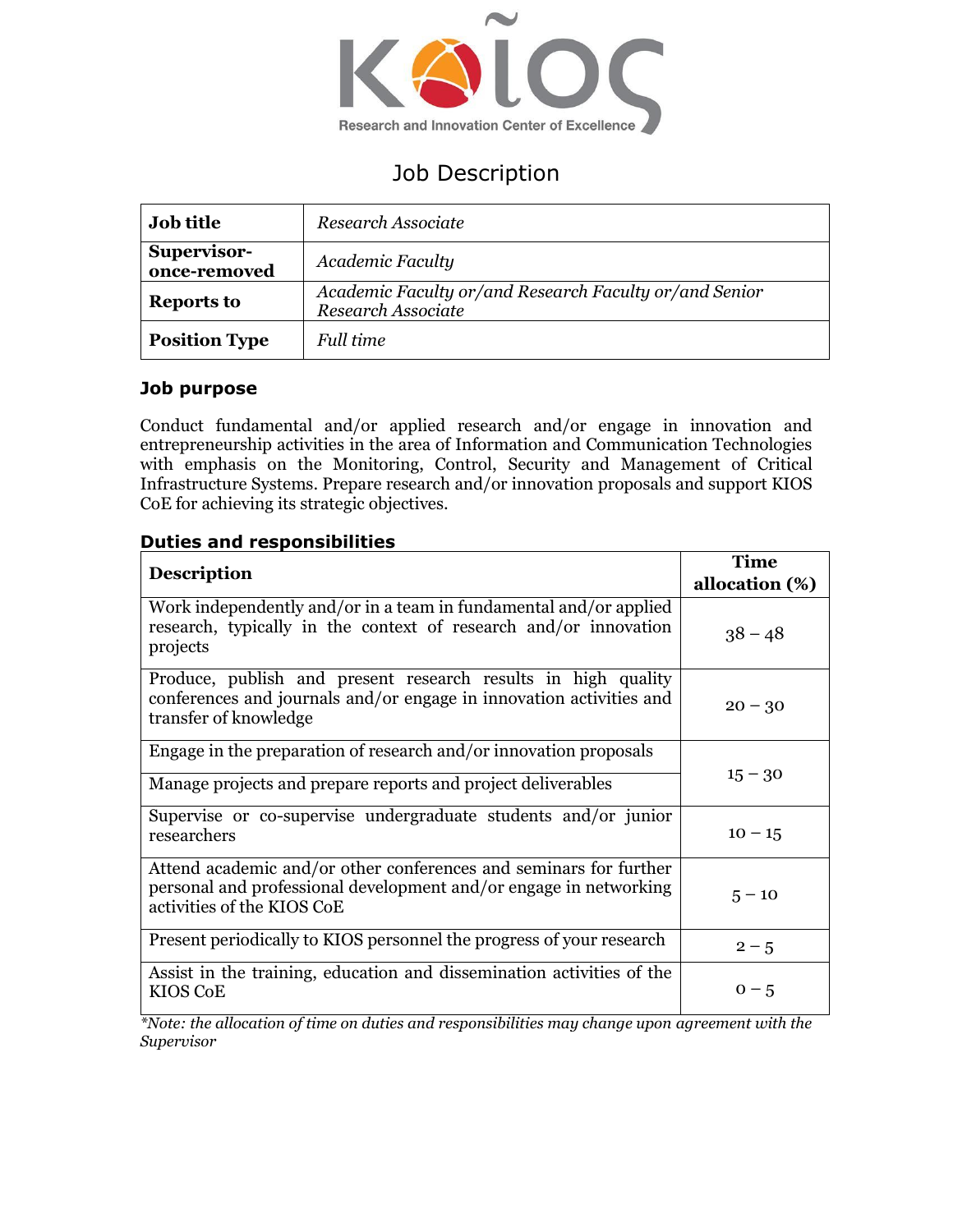

# **Qualifications and Education Requirements**

- Bachelor's or/and Master's degree in Electrical Engineering or Computer Engineering or Computer Science or a related field from an accredited institution
- Doctorate degree or equivalent in the subject areas directly related to Information and Communication Technologies **or** Engineering and Technology **or** Natural, Applied and Social sciences.

#### **Knowledge**

- Engineering and Technology: advanced knowledge of the practical application of engineering science and technology. This includes applying principles, techniques, procedures, and equipment to the design and production of various goods and services **and/or**
- Information and Communication Technologies: advanced knowledge in technical fields used to handle digital information and communication **and/or**
- Natural, Applied and Social sciences: advanced knowledge of physics and/or mathematics and/or biology and/or a social science and their theoretical and practical applications **and**
- English language: advanced knowledge of the structure and content of the English language including the meaning and spelling of words, rules of composition, and grammar.

#### **Skills**

*Note: Skills are learned behaviors that can be acquired through training and are necessary in order to be able to carry out one or more job functions. Skills can be developed and improved over time, by combining abilities and knowledge. All skills listed below are important; the categorization was based on the job analysis procedure and provides a better understanding of what this position requires.*

|                                                                                                                                              | Importance |
|----------------------------------------------------------------------------------------------------------------------------------------------|------------|
| <b>Description</b>                                                                                                                           | (*)        |
| Analytical: collect and analyze information, solve problems and make<br>decisions                                                            | *****      |
| Technical: practical skills and knowledge needed to perform specific<br>mechanical, information technology, mathematical or scientific tasks | *****      |
| Self-Management: take responsibility of your own behavior and make<br>your own contribution                                                  | *****      |
| Team-working: the process of working collaboratively with a group of<br>people in order to achieve a goal                                    | ****       |
| Organizational: organize and manage your time, energy and resources in<br>an effective way for achieving goals and objectives                | ****       |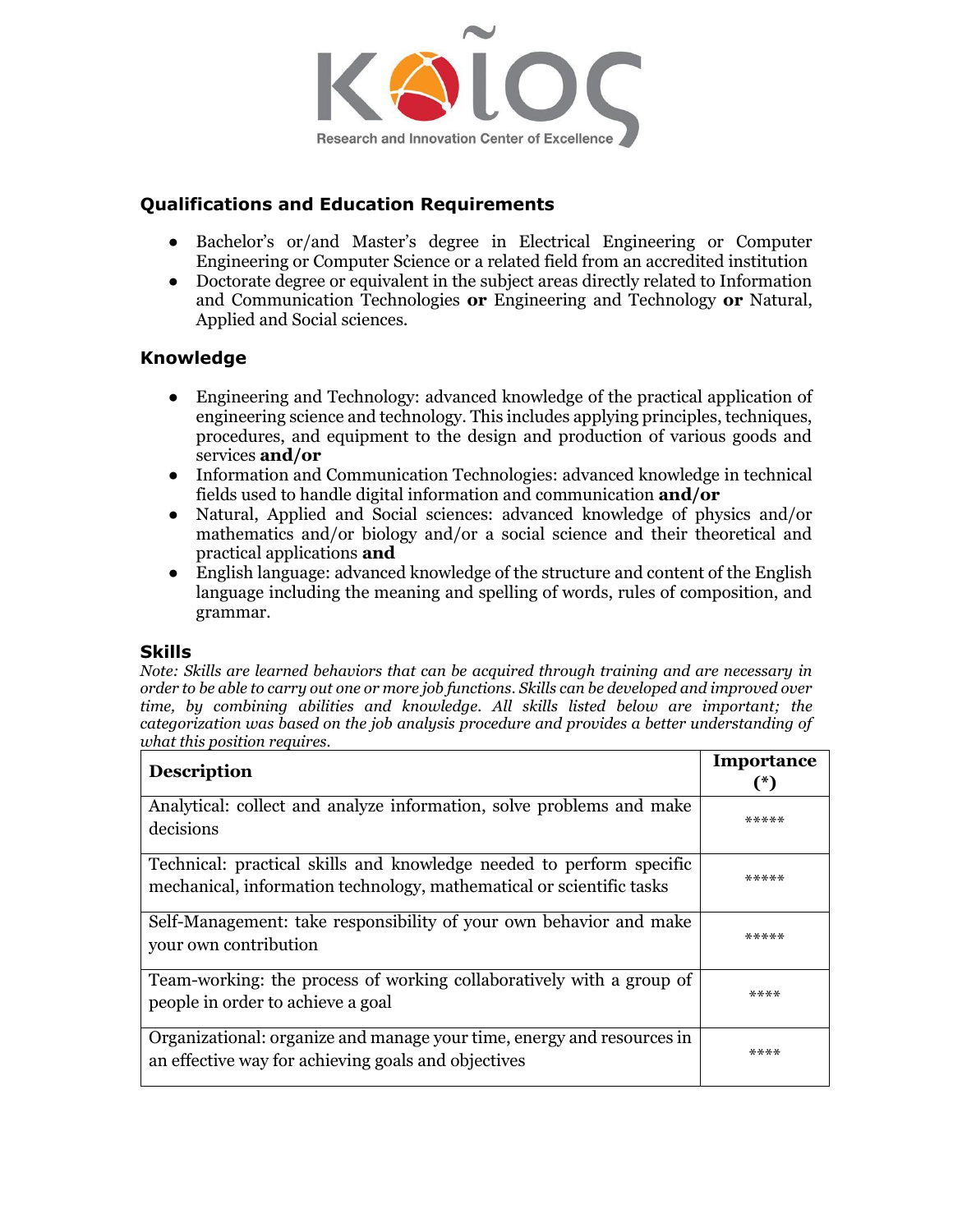

| Communication & Interpersonal: convey or share information, ideas and<br>feelings effectively                      | $****$ |
|--------------------------------------------------------------------------------------------------------------------|--------|
| Project Coordination: apply tools, skills and techniques to project<br>activities to meet the project requirements | ***    |
| Leadership: skills in delegating, motivating and communicating<br>effectively when leading a team                  | $***$  |

*\*Where 5 stars: essential, 4 stars: extremely important and 3 stars: very important*

#### **Abilities**

*Note: Abilities are natural or inbuilt, can be improved and they are essential for the development of a skill. All abilities listed below are important; the categorization was based on the job analysis procedure and provides a better understanding of what this position requires.*

| <b>Description</b>                                                                                                                                           | Importance<br>$(*)$ |
|--------------------------------------------------------------------------------------------------------------------------------------------------------------|---------------------|
| Self-discipline - the ability to focus on completing the tasks effectively<br>and efficiently without external stimulus                                      | *****               |
| Professionalism $-$ the ability to demonstrate a commitment to carrying<br>out responsibilities and an adherence to ethical principles                       | *****               |
| Critical thinking – using logic and reasoning to identify the strengths and<br>weaknesses of alternative solutions, conclusions or approaches to<br>problems | *****               |
| Dependability – the quality of being reliable and trustworthy                                                                                                | *****               |
| Oral comprehension – the ability to listen to and understand complex<br>information and ideas presented in English through spoken words and<br>sentences     | *****               |
| Written comprehension – the ability to read and understand complex<br>information and ideas presented in English writing                                     | *****               |
| Self-motivation - the drive to initiate and complete what needs to be<br>done without external stimulus from other people or situations                      | *****               |
| Deductive reasoning - ability to form and defend independent<br>conclusions                                                                                  | ****                |
| Creativity, innovation and originality – the capability or act of conceiving<br>and implement something new or/and unique                                    | ****                |